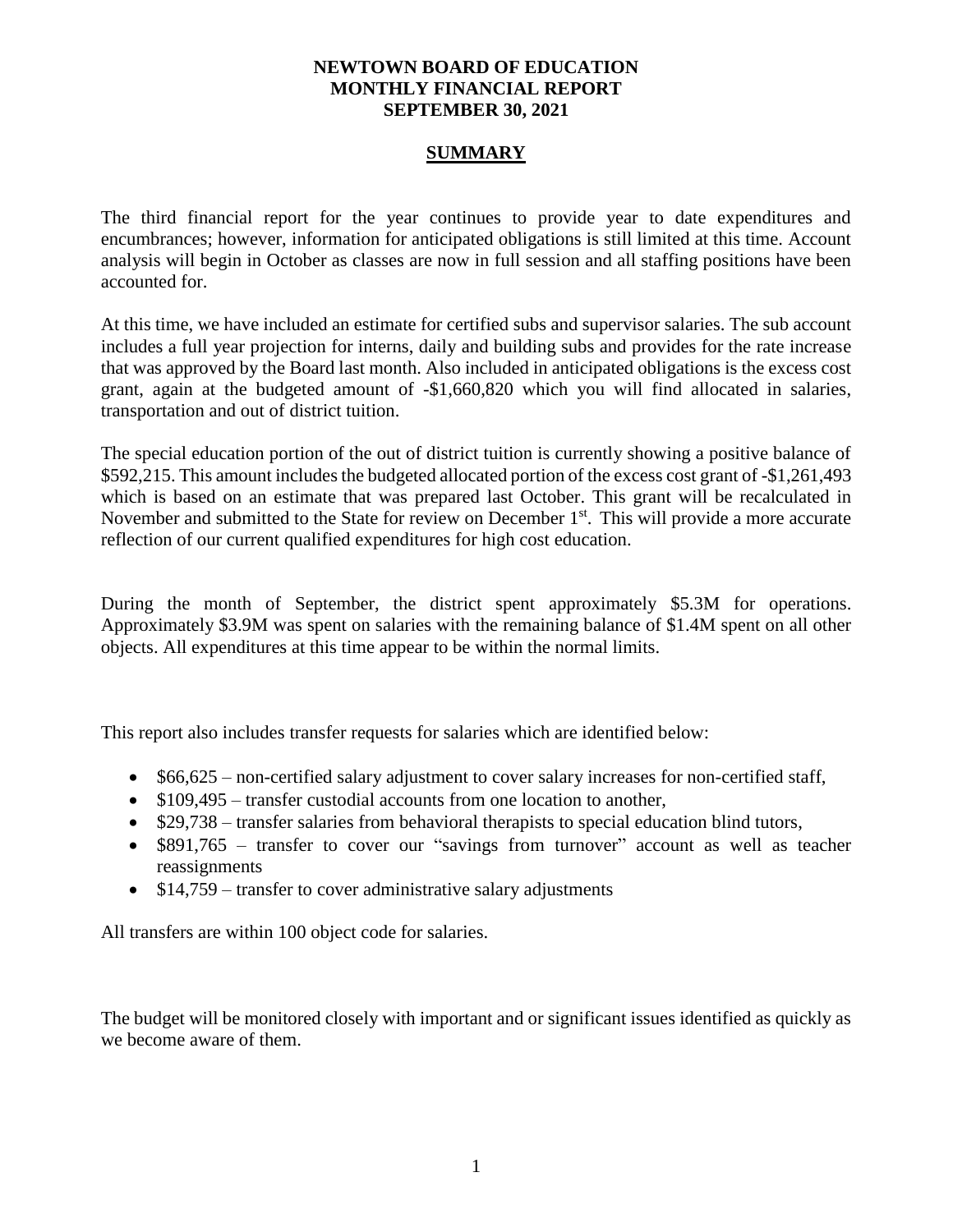# **Food Service Update**

This was the first year that our food service company provided meals for Newtown Park and Recreation summer programs as well as summer school and continuing education programs. I am pleased to announce that the revenue loss (experienced by most districts during August/September due to start-up costs vs. the number of days that school is in session), was offset by this new venture. For this first time our gross profit was positive, resulting in just over \$46,000.

Our meal counts were almost 20% higher than our counts in 2019-20 and 910% higher than 2020-21; however, this past year should not be used as comparative analysis due to the pandemic.

We will keep the Board updated on all food service activities.

## **Emergency repairs over \$5,000 included**

Repair stucco panel on exterior of the middle school building. Labor and materials were needed to make the repair and an aerial lift was also required. The cost was \$9,895 and the work was performed by New England Masonry & Roofing. This work required a bid waiver and was approved by the Superintendent.

# **Revenue Received**

Tuition payments totaled \$3,535 and miscellaneous revenue totaled \$853.

Other revenue was received in the amount of \$114,341.66 and accounts for credits from the Federal Government program for the use of alternative fuel. This program was reinstated in the beginning of 2021, allowing districts to apply for fuel usage tax credits from 2018-2020. We were able to recoup some of our costs associated with the use of propane for our buses. For 2019 we received \$69,308 and for 2020 we received \$45,033.66. We also received \$38,272.99 in last fiscal year. All monies were submitted to the Town for deposit.

Tanja Vadas Director of Business October 14, 2021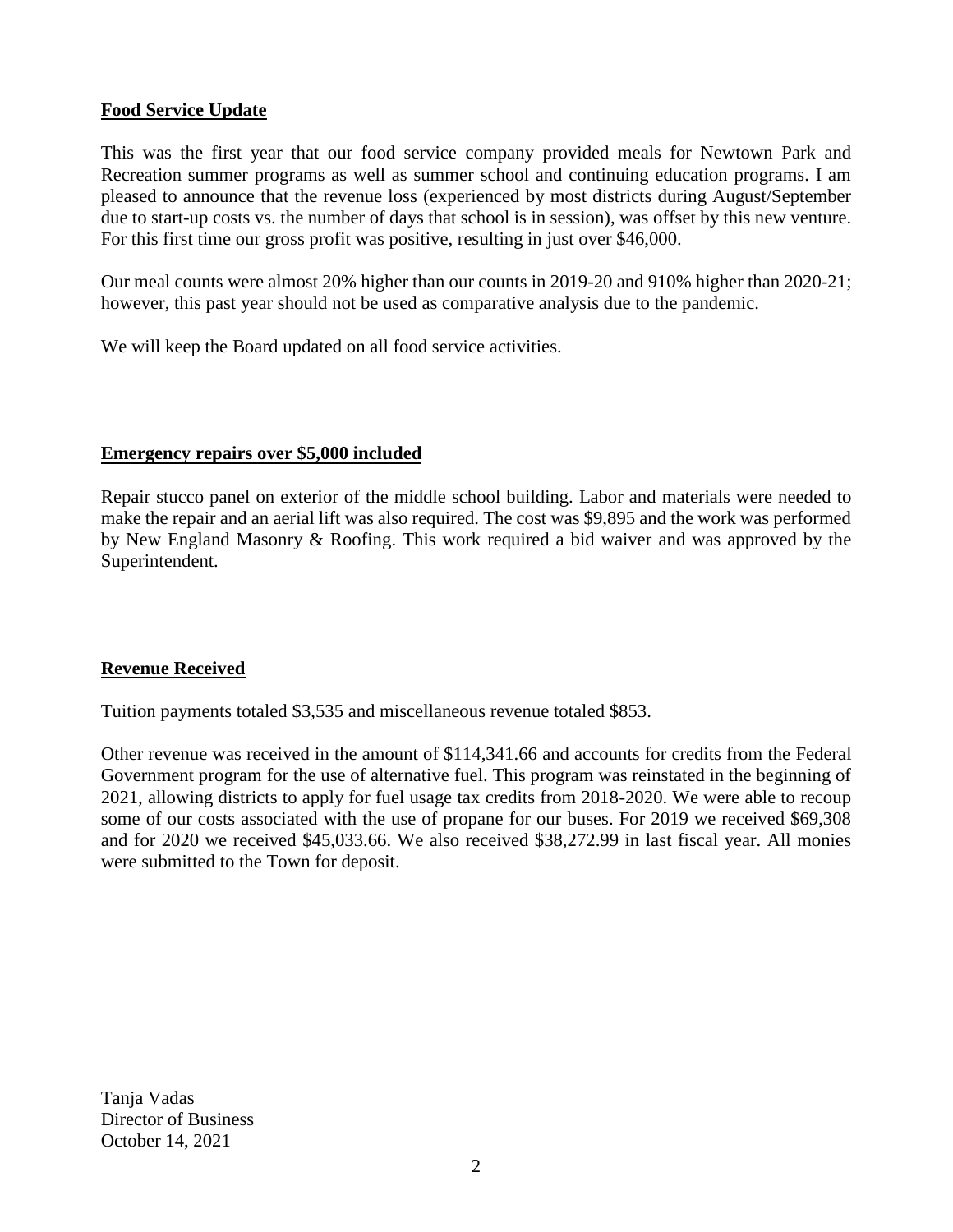| <b>OBJECT</b> | <b>CODE EXPENSE CATEGORY</b>                    |              | <b>EXPENDED</b><br>2020 - 2021 | 2021 - 2022<br><b>APPROVED</b><br><b>BUDGET</b> | <b>YTD</b><br><b>TRANSFERS</b><br>2021 - 2022 | <b>CURRENT</b><br><b>BUDGET</b> | <b>YTD</b><br><b>EXPENDITURE</b> |        | <b>ENCUMBER</b> |        | <b>BALANCE</b> | <b>ANTICIPATED</b><br><b>OBLIGATIONS</b> |       | <b>PROJECTED</b><br><b>BALANCE</b> | %<br><b>EXP</b> |  |
|---------------|-------------------------------------------------|--------------|--------------------------------|-------------------------------------------------|-----------------------------------------------|---------------------------------|----------------------------------|--------|-----------------|--------|----------------|------------------------------------------|-------|------------------------------------|-----------------|--|
|               | <b>GENERAL FUND BUDGET</b>                      |              |                                |                                                 |                                               |                                 |                                  |        |                 |        |                |                                          |       |                                    |                 |  |
| 100           | <b>SALARIES</b>                                 |              |                                | $$51,136,424$ $$52,267,415$ $$$                 |                                               | $-$ \$ 52,267,415 \$            | 7,089,738 \$                     |        | 43,021,588 \$   |        | 2,156,089 \$   | 343,080 <b>\$</b>                        |       | 1,813,009                          | 96.53%          |  |
| 200           | <b>EMPLOYEE BENEFITS</b>                        |              |                                | 11,665,232 \$                                   | $-$ \$                                        | 11,665,232 \$                   | 3,432,358 \$                     |        | $6,502,973$ \$  |        | 1,729,901 \$   | $-$ \$                                   |       | 1,729,901                          | 85.17%          |  |
| 300           | <b>PROFESSIONAL SERVICES</b>                    | \$           | 565,345 \$                     | 687,417 \$                                      | $-$ \$                                        | 687,417 \$                      | 85,985 \$                        |        | 33,021 \$       |        | 568,411 \$     | $-$ \$                                   |       | 568,411                            | 17.31%          |  |
| 400           | PURCHASED PROPERTY SERV.                        | \$           | 1,821,238 \$                   | 1,847,678 \$                                    | $-$ \$                                        | 1,847,678 \$                    | 414,734 \$                       |        | 614,339 \$      |        | 814,405 \$     | $-$ \$                                   |       | 814,405                            | 55.70%          |  |
| 500           | <b>OTHER PURCHASED SERVICES</b>                 | S.           | 9,172,832 \$                   | 9,406,686 \$                                    | - \$                                          | 9,406,686 \$                    | 1,246,586 \$                     |        | 7,394,571 \$    |        | 765,529 \$     | $(1,624,110)$ <b>S</b>                   |       | 2,389,639                          | 74.60%          |  |
| 600           | <b>SUPPLIES</b>                                 | S.           | 3,455,926 \$                   | 3,381,039 \$                                    | - \$                                          | 3,381,039 \$                    | 620,291 \$                       |        | 298,931 \$      |        | 2,461,817 \$   | $-$ \$                                   |       | 2,461,817                          | 27.19%          |  |
| 700           | <b>PROPERTY</b>                                 | \$           | 963,462 \$                     | 268,112 \$                                      | $-$ \$                                        | 268,112 \$                      | 5,466 \$                         |        | 146,302 \$      |        | $116,344$ \$   | $-$ S                                    |       | 116,344                            | 56.61%          |  |
| 800           | <b>MISCELLANEOUS</b>                            | $\mathbb{S}$ | 66,663 \$                      | 74,119 \$                                       | $-$ \$                                        | 74,119 \$                       | 44,568 \$                        |        | $3,219$ \$      |        | 26,332 \$      | $-$ S                                    |       | 26,332                             | 64.47%          |  |
| 910           | <b>SPECIAL ED CONTINGENCY</b>                   | S.           | $- S$                          | $100,000$ \$                                    | $-$ S                                         | $100,000$ \$                    |                                  | $-$ \$ |                 | $-$ \$ | $100,000$ \$   |                                          | $-$ S | 100.000                            | $0.00\%$        |  |
|               | <b>TOTAL GENERAL FUND BUDGET</b>                | S.           | 78,624,538 \$                  | 79,697,698 \$                                   |                                               | $-$ \$ 79,697,698 \$            | 12,939,726 \$                    |        | 58,014,944 \$   |        | 8,738,828 \$   | $(1,281,030)$ \$                         |       | 10,019,858                         | 87.42%          |  |
| 900           | <b>TRANSFER NON-LAPSING</b>                     |              |                                |                                                 |                                               |                                 |                                  |        |                 |        |                |                                          |       |                                    |                 |  |
|               | <b>GRAND TOTAL</b>                              | S.           | 78,624,538 \$                  | 79,697,698 \$                                   | $-$ S                                         | 79,697,698 \$                   | 12,939,726 \$                    |        | 58,014,944 \$   |        | 8,738,828 \$   | $(1,281,030)$ \$                         |       | 10,019,858                         | 87.42%          |  |
|               | Balance to 2020-21 budget (request to transfer) | S            | 27,238                         |                                                 |                                               |                                 |                                  |        |                 |        |                |                                          |       |                                    |                 |  |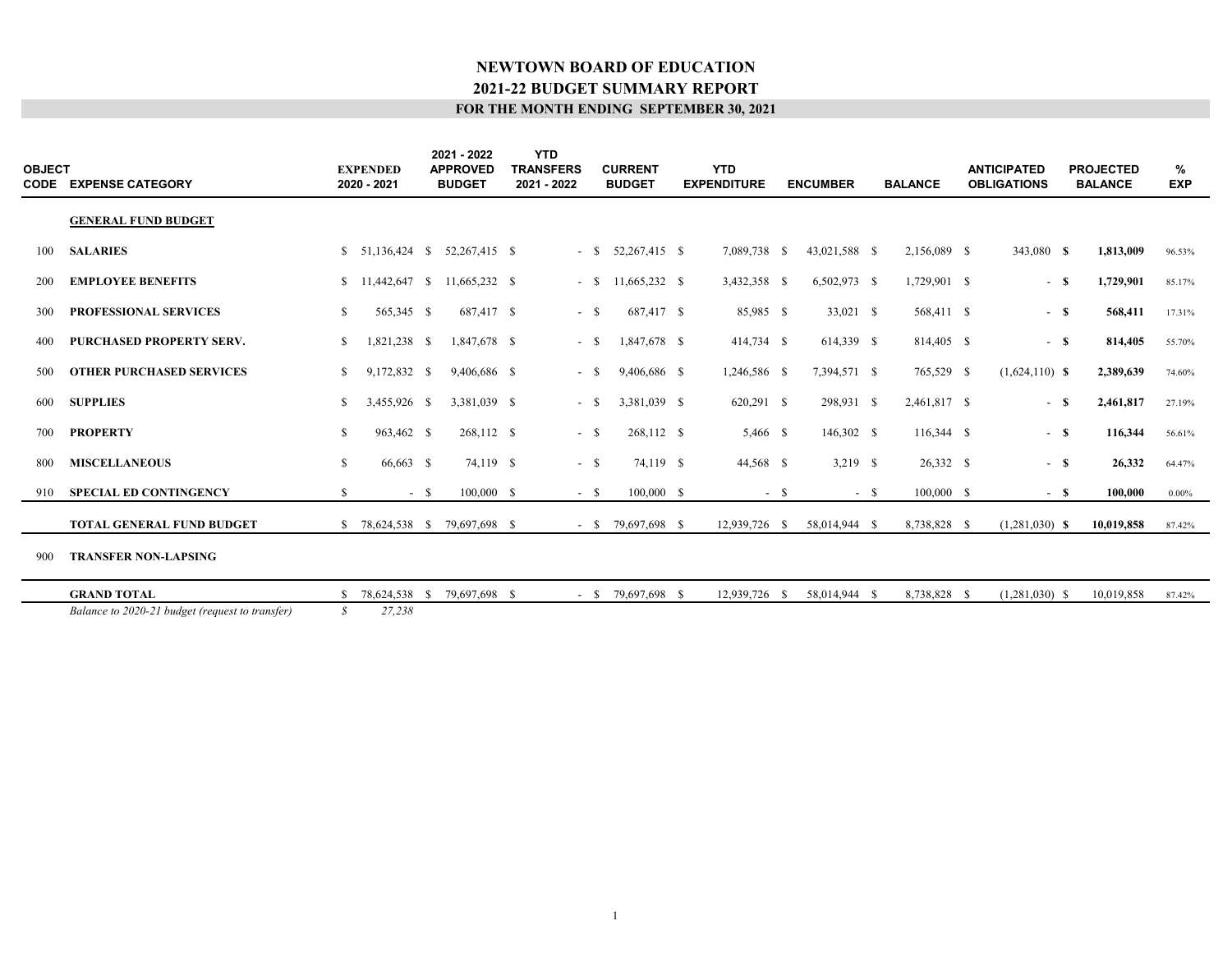| <b>OBJECT</b> | <b>CODE EXPENSE CATEGORY</b>           |              | <b>EXPENDED</b><br>2020 - 2021 |      | 2021 - 2022<br><b>APPROVED</b><br><b>BUDGET</b> | <b>YTD</b><br><b>TRANSFERS</b><br>2021 - 2022 |          | <b>CURRENT</b><br><b>BUDGET</b> | <b>YTD</b><br><b>EXPENDITURE</b> |               | <b>ENCUMBER</b>          |              | <b>BALANCE</b>           |    | <b>ANTICIPATED</b><br><b>OBLIGATIONS</b> |               | <b>PROJECTED</b><br><b>BALANCE</b> | %<br><b>EXP</b> |
|---------------|----------------------------------------|--------------|--------------------------------|------|-------------------------------------------------|-----------------------------------------------|----------|---------------------------------|----------------------------------|---------------|--------------------------|--------------|--------------------------|----|------------------------------------------|---------------|------------------------------------|-----------------|
|               |                                        |              |                                |      |                                                 |                                               |          |                                 |                                  |               |                          |              |                          |    |                                          |               |                                    |                 |
| 100           | <b>SALARIES</b>                        |              |                                |      |                                                 |                                               |          |                                 |                                  |               |                          |              |                          |    |                                          |               |                                    |                 |
|               | <b>Administrative Salaries</b>         | \$           | 4,186,380                      | - \$ | 4.221.800 \$                                    |                                               | -S       | 4.221.800 \$                    | 999.364 \$                       |               | 3.230.216 \$             |              | $(7,780)$ \$             |    | $\overline{\phantom{a}}$                 | -S            | (7,780)                            | 100.18%         |
|               | Teachers & Specialists Salaries        | S.           | 32,684,013 \$                  |      | 33,063,708 \$                                   | $(73,000)$ \$                                 |          | 32,990,708 \$                   | 3,817,565 \$                     |               | 29,077,441 \$            |              | 95,702 \$                |    | $\sim$                                   | -S            | 95,702                             | 99.71%          |
|               | Early Retirement                       | S            | 16,000 S                       |      | 8,000S                                          | 73,000 \$                                     |          | 81,000 \$                       | 81,000 \$                        |               |                          | - S          | $\overline{\phantom{a}}$ | -S | $\sim$                                   | -S            | $\overline{\phantom{a}}$           | 100.00%         |
|               | Continuing Ed./Summer School           | S.           | 72,844 \$                      |      | 93,097 \$                                       | $\overline{\phantom{a}}$                      | -S       | 93,097 \$                       | 56,522 \$                        |               | 37,711 \$                |              | $(1,136)$ \$             |    | $\overline{a}$                           | -S            | (1, 136)                           | 101.22%         |
|               | Homebound & Tutors Salaries            | S.           | 78,691 \$                      |      | 159,858 \$                                      | $\overline{\phantom{a}}$                      | - \$     | 159,858 \$                      | 5,498 \$                         |               | 59,156 \$                |              | 95,204 \$                |    | $\overline{\phantom{a}}$                 | $\mathbf{s}$  | 95,204                             | 40.44%          |
|               | <b>Certified Substitutes</b>           | \$           | 753,567 \$                     |      | 642,310 \$                                      | $\overline{\phantom{a}}$                      | -S       | 642,310 \$                      | $19,563$ \$                      |               | 213,638 \$               |              | 409,109 \$               |    | 328,790 \$                               |               | 80,319                             | 87.50%          |
|               | Coaching/Activities                    | \$           | 624,714 \$                     |      | 662,356 \$                                      | $\overline{\phantom{0}}$                      | -S       | 662,356 \$                      |                                  | <sup>\$</sup> | 4,000 S                  |              | 658,356 \$               |    | $\overline{\phantom{a}}$                 | -S            | 658,356                            | 0.60%           |
|               | Staff & Program Development            | S.           | 169,712 \$                     |      | 150,083 \$                                      | $\overline{\phantom{a}}$                      | -S       | 150,083 \$                      | 51,439 \$                        |               | $10,079$ \$              |              | 88,566 \$                |    | $\sim$                                   | $\mathcal{S}$ | 88,566                             | 40.99%          |
|               | <b>CERTIFIED SALARIES</b>              | \$           | 38,585,921 \$                  |      | 39,001,212 \$                                   | $\sim$                                        | -S       | 39,001,212 \$                   | 5,030,950                        | -S            | 32,632,241 \$            |              | 1,338,021 \$             |    | 328,790 \$                               |               | 1,009,231                          | 97.41%          |
|               | Supervisors & Technology Salaries      | \$           | 1,017,628 \$                   |      | 1,086,292 \$                                    | $\overline{\phantom{a}}$                      | -S       | 1,086,292 \$                    | 251,315 \$                       |               | 770,457 \$               |              | 64,520 \$                |    | 51,000 \$                                |               | 13,520                             | 98.76%          |
|               | Clerical & Secretarial Salaries        | S            | 2,286,001 \$                   |      | 2,312,625 \$                                    |                                               |          | 2,312,625 \$                    | 428,456 \$                       |               | 1,881,061 \$             |              | $3,108$ \$               |    | $\overline{\phantom{a}}$                 | -S            | 3,108                              | 99.87%          |
|               | <b>Educational Assistants</b>          | S            | 2,679,741 \$                   |      | 2,970,947 \$                                    | $\overline{\phantom{0}}$                      | -8       | 2,970,947 \$                    | 216,062 \$                       |               | 2,538,144 \$             |              | 216,740 \$               |    | $\sim$                                   | -S            | 216,740                            | 92.70%          |
|               | Nurses & Medical Advisors              | S.           | 872,353 \$                     |      | 909,761 \$                                      | $\overline{a}$                                | -8       | 909.761 \$                      | $115,233$ \$                     |               | 777,800 \$               |              | $16,727$ \$              |    | $\sim$                                   | -S            | 16,727                             | 98.16%          |
|               | Custodial & Maint, Salaries            | S.           | 3,156,782 \$                   |      | 3,326,720 \$                                    |                                               |          | 3,326,720 \$                    | 738,992 \$                       |               | 2,474,051 \$             |              | 113,676 \$               |    | $\sim$                                   | -S            | 113,676                            | 96.58%          |
|               | Non-Certied Adj & Bus Drivers Salaries | \$           | 10,597 \$                      |      | 98,779 \$                                       | $\overline{\phantom{a}}$                      | -S       | 98,779 \$                       |                                  | <sup>\$</sup> |                          | $\mathbf{s}$ | 98,779 \$                |    | $\sim$                                   | - \$          | 98,779                             | $0.00\%$        |
|               | Career/Job Salaries                    | \$           | 53,746 \$                      |      | 134,711 \$                                      | $\overline{\phantom{a}}$                      | -S       | 134,711 \$                      | 15,938 \$                        |               | 134,653 \$               |              | $(15,880)$ \$            |    | $\overline{\phantom{a}}$                 | -S            | (15,880)                           | 111.79%         |
|               | Special Education Svcs Salaries        | $\mathbb{S}$ | 1,364,876 \$                   |      | $1,400,112$ \$                                  | $\sim$                                        | -S       | 1,400,112 \$                    | $162,620$ \$                     |               | 1,210,094 \$             |              | 27,398 \$                |    | $(36,710)$ \$                            |               | 64,108                             | 95.42%          |
|               | Security Salaries & Attendance         | \$           | 596,036 \$                     |      | 640,246 \$                                      | $\overline{\phantom{a}}$                      | -S       | 640,246 \$                      | 65,146 \$                        |               | 587,095 \$               |              | $(11,995)$ \$            |    | $\overline{\phantom{a}}$                 | - \$          | (11,995)                           | 101.87%         |
|               | Extra Work - Non-Cert.                 | \$           | 146,562 \$                     |      | 118,010 \$                                      | $\overline{\phantom{a}}$                      | -S       | 118,010 \$                      | 35,963 \$                        |               | 15,993 \$                |              | 66,053 \$                |    | $\sim$                                   | - \$          | 66,053                             | 44.03%          |
|               | Custodial & Maint. Overtime            | S            | 359,759 \$                     |      | 236,000 \$                                      | $\overline{\phantom{a}}$                      | -S       | 236,000 \$                      | 27,181 \$                        |               | $\overline{\phantom{a}}$ | - \$         | 208,819 \$               |    | $\sim$                                   | - \$          | 208,819                            | 11.52%          |
|               | Civic Activities/Park & Rec.           | \$           | $6,423$ \$                     |      | 32,000 \$                                       | $\overline{\phantom{a}}$                      | -S       | 32,000 \$                       | 1,880 \$                         |               | $\sim$                   | -S           | $30,120$ \$              |    | $\sim$                                   | -S            | 30,120                             | 5.87%           |
|               | NON-CERTIFIED SALARIES                 | S.           | 12,550,504 \$                  |      | 13,266,203 \$                                   | $\sim$                                        | <b>S</b> | 13,266,203 \$                   | 2,058,788 \$                     |               | 10,389,348 \$            |              | 818,068 \$               |    | $14,290$ \$                              |               | 803,778                            | 93.94%          |
|               | <b>SUBTOTAL SALARIES</b>               |              | \$ 51,136,424 \$ 52,267,415 \$ |      |                                                 | $\overline{\phantom{a}}$                      | S        | 52,267,415 \$                   | 7,089,738 \$                     |               | 43,021,588 \$            |              | 2,156,089 \$             |    | 343,080 S                                |               | 1,813,009                          | 96.53%          |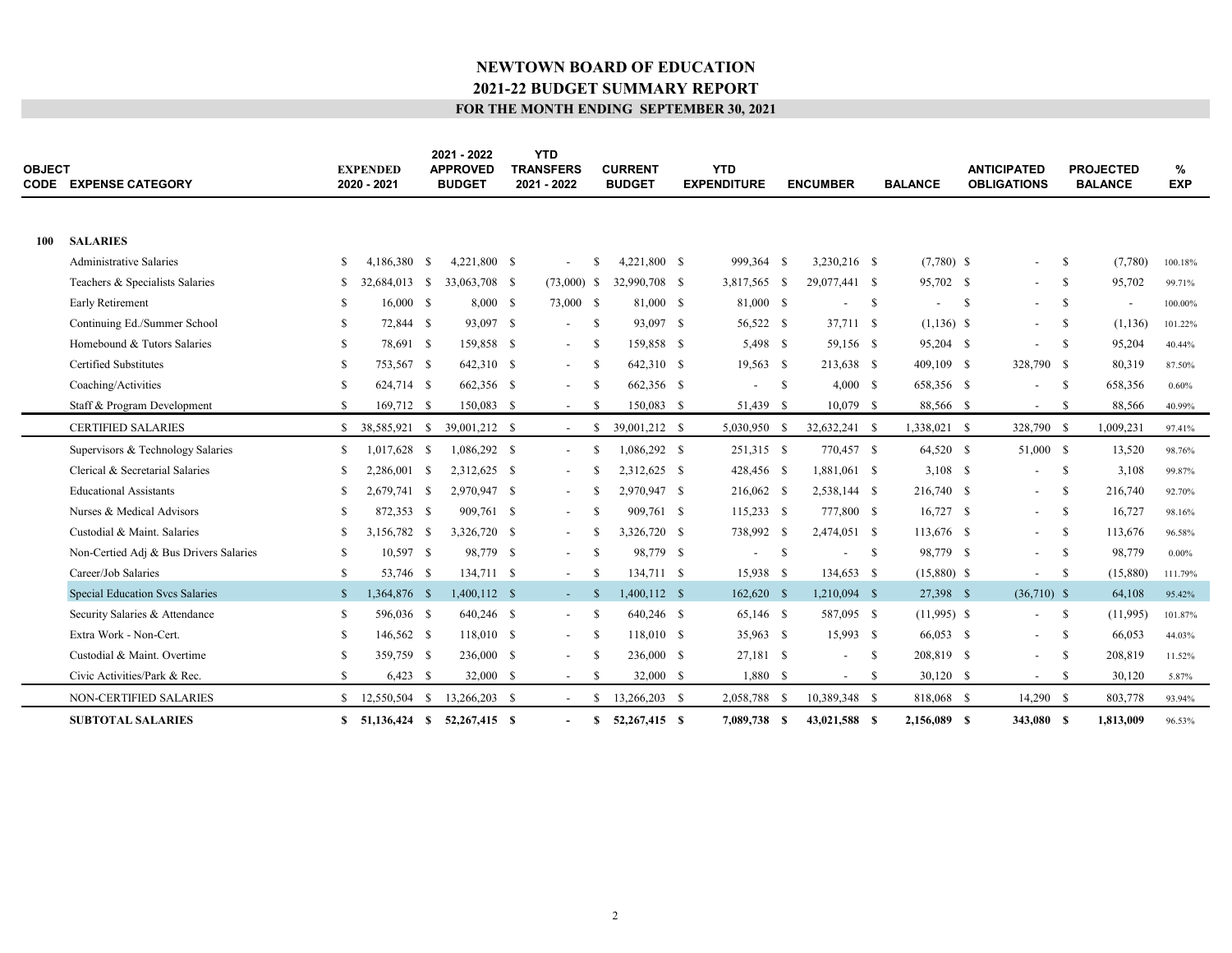| <b>OBJECT</b> | <b>CODE EXPENSE CATEGORY</b>        |    | <b>EXPENDED</b><br>2020 - 2021 |    | 2021 - 2022<br><b>APPROVED</b><br><b>BUDGET</b> |    | <b>YTD</b><br><b>TRANSFERS</b><br>2021 - 2022 |               | <b>CURRENT</b><br><b>BUDGET</b> |      | <b>YTD</b><br><b>EXPENDITURE</b> | <b>ENCUMBER</b>          |              | <b>BALANCE</b> |              | <b>ANTICIPATED</b><br><b>OBLIGATIONS</b> |              | <b>PROJECTED</b><br><b>BALANCE</b> | %<br><b>EXP</b> |
|---------------|-------------------------------------|----|--------------------------------|----|-------------------------------------------------|----|-----------------------------------------------|---------------|---------------------------------|------|----------------------------------|--------------------------|--------------|----------------|--------------|------------------------------------------|--------------|------------------------------------|-----------------|
| <b>200</b>    | <b>EMPLOYEE BENEFITS</b>            |    |                                |    |                                                 |    |                                               |               |                                 |      |                                  |                          |              |                |              |                                          |              |                                    |                 |
|               | Medical & Dental Expenses           | \$ | 8,282,131 \$                   |    | 8,532,018 \$                                    |    | $\overline{\phantom{a}}$                      | -S            | 8,532,018 \$                    |      | 2,206,547 \$                     | 6,294,894 \$             |              | 30,578 \$      |              | $\sim$                                   | -S           | 30,578                             | 99.64%          |
|               | Life Insurance                      | S  | 87,146 \$                      |    | 86,760 \$                                       |    | $\overline{a}$                                | -8            | 86,760 \$                       |      | 21,373 \$                        | $\overline{\phantom{0}}$ | $\mathbf{s}$ | 65,387 \$      |              | $\sim$                                   | -S           | 65,387                             | 24.63%          |
|               | FICA & Medicare                     | S  | 1,590,115 \$                   |    | 1,641,519 \$                                    |    | $\overline{a}$                                | -S            | 1,641,519 \$                    |      | 248,335 \$                       | $\sim$                   | - \$         | 1,393,184 \$   |              | $\sim$                                   | -S           | 1,393,184                          | 15.13%          |
|               | Pensions                            | S. | 932,839 \$                     |    | 869,471 \$                                      |    | $\overline{\phantom{a}}$                      | -S            | 869,471 \$                      |      | 726,119 \$                       | 750 \$                   |              | 142,602 \$     |              | $\sim$                                   | -S           | 142,602                            | 83.60%          |
|               | Unemployment & Employee Assist.     | S. | $104,314$ \$                   |    | $102,000$ \$                                    |    | $\overline{\phantom{0}}$                      | -S            | $102,000$ \$                    |      | 840 \$                           | $-$ \$                   |              | $101,160$ \$   |              |                                          | -S           | 101,160                            | 0.82%           |
|               | Workers Compensation                | \$ | 446,103 \$                     |    | 433,464 \$                                      |    | $\overline{\phantom{a}}$                      | -S            | 433,464 \$                      |      | 229,145 \$                       | 207,329 \$               |              | $(3,010)$ \$   |              | $\sim$                                   | -S           | (3,010)                            | 100.69%         |
|               | <b>SUBTOTAL EMPLOYEE BENEFITS</b>   | \$ | 11,442,647 \$                  |    | 11,665,232 \$                                   |    | $\overline{\phantom{a}}$                      | S             | 11,665,232 \$                   |      | 3,432,358 \$                     | 6,502,973 \$             |              | 1,729,901 \$   |              |                                          | S            | 1,729,901                          | 85.17%          |
| <b>300</b>    | <b>PROFESSIONAL SERVICES</b>        |    |                                |    |                                                 |    |                                               |               |                                 |      |                                  |                          |              |                |              |                                          |              |                                    |                 |
|               | Professional Services               | \$ | 468,690 \$                     |    | 518,402 \$                                      |    | $\overline{\phantom{a}}$                      | -S            | 518,402 \$                      |      | 62,715 \$                        | $12,670$ \$              |              | 443,017 \$     |              | $\sim$                                   | -S           | 443,017                            | 14.54%          |
|               | Professional Educational Serv.      | \$ | 96,655 \$                      |    | $169,015$ \$                                    |    | $\sim$                                        | -S            | 169,015 \$                      |      | 23,270 \$                        | 20,351 \$                |              | 125,394 \$     |              | $\sim$                                   | -S           | 125,394                            | 25.81%          |
|               | <b>SUBTOTAL PROFESSIONAL SERV.</b>  | \$ | 565,345 \$                     |    | 687,417 \$                                      |    | $\blacksquare$                                | <sup>S</sup>  | 687,417 \$                      |      | 85,985 \$                        | 33,021 S                 |              | 568,411 \$     |              | $\overline{\phantom{a}}$                 | <sup>S</sup> | 568,411                            | 17.31%          |
| 400           | PURCHASED PROPERTY SERV.            |    |                                |    |                                                 |    |                                               |               |                                 |      |                                  |                          |              |                |              |                                          |              |                                    |                 |
|               | Buildings & Grounds Contracted Svc. | \$ | 635,010 \$                     |    | 678,563 \$                                      |    | $\overline{\phantom{a}}$                      | -S            | 678.563 \$                      |      | 237,721 \$                       | 362,001 \$               |              | 78,842 \$      |              | $\sim$                                   | -S           | 78,842                             | 88.38%          |
|               | Utility Services - Water & Sewer    | S. | 98,263 \$                      |    | 151,157 \$                                      |    | $\sim$                                        | - \$          | 151,157 \$                      |      | $11,736$ \$                      | $\overline{\phantom{a}}$ | $\mathbf{s}$ | 139,421 \$     |              | $\sim$                                   | -S           | 139,421                            | 7.76%           |
|               | Building, Site & Emergency Repairs  | \$ | 513,908 \$                     |    | 475,000 \$                                      |    | $\sim$                                        | -S            | 475,000 \$                      |      | 103,385 \$                       | 55,549 \$                |              | 316,066 \$     |              | $\sim$                                   | -S           | 316,066                            | 33.46%          |
|               | <b>Equipment Repairs</b>            | S  | 312,223 \$                     |    | 275,366 \$                                      |    | $\overline{a}$                                | -S            | 275,366 \$                      |      | $17,285$ \$                      | 49,909 \$                |              | 208,172 \$     |              | $\sim$                                   | -S           | 208,172                            | 24.40%          |
|               | Rentals - Building & Equipment      | S  | 261,834 \$                     |    | 267,592 \$                                      |    | $\overline{\phantom{a}}$                      | <sup>\$</sup> | 267,592 \$                      |      | 48,808 \$                        | 146,880 \$               |              | 71,904 \$      |              | $\sim$                                   | -S           | 71,904                             | 73.13%          |
|               | Building & Site Improvements        | S. | $\sim$                         | -S | $\sim$                                          | -S | $\sim$                                        | -S            | $\sim$                          | - \$ | $(4,200)$ \$                     | $-$ \$                   |              | $\sim$         | $\mathbf{s}$ | $\sim$                                   | -S           | $\sim$                             |                 |
|               | <b>SUBTOTAL PUR. PROPERTY SERV.</b> | \$ | $1,821,238$ \$                 |    | 1,847,678 \$                                    |    |                                               | S             | 1,847,678 \$                    |      | 414,734 \$                       | 614,339 \$               |              | 814,405 \$     |              |                                          | <sup>S</sup> | 814,405                            | 55.70%          |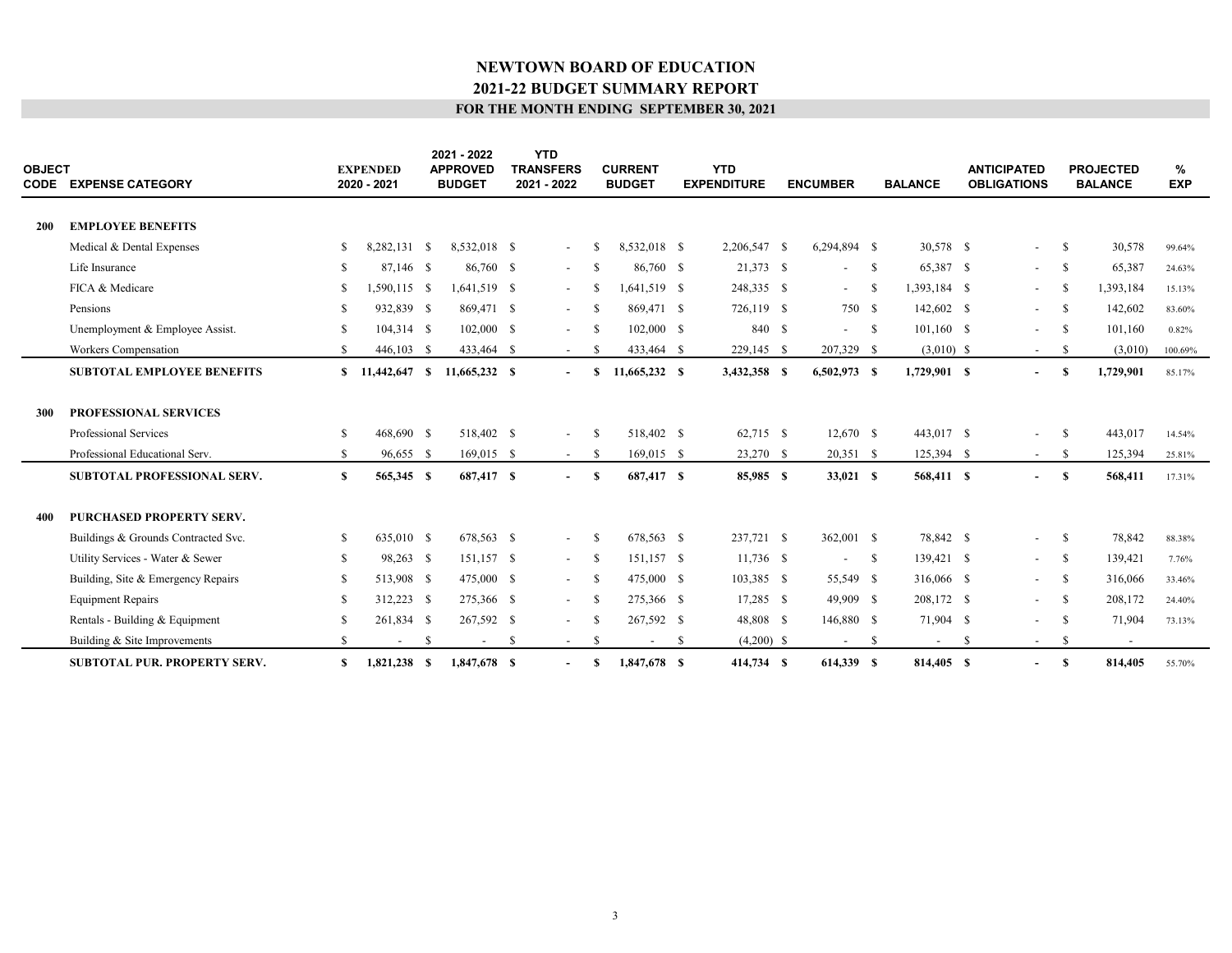| <b>OBJECT</b> | <b>CODE EXPENSE CATEGORY</b>          |               | <b>EXPENDED</b><br>2020 - 2021 | 2021 - 2022<br><b>APPROVED</b><br><b>BUDGET</b> | <b>YTD</b><br><b>TRANSFERS</b><br>2021 - 2022 |      | <b>CURRENT</b><br><b>BUDGET</b> | <b>YTD</b><br><b>EXPENDITURE</b> | <b>ENCUMBER</b>          |      | <b>BALANCE</b>  | <b>ANTICIPATED</b><br><b>OBLIGATIONS</b> |              | <b>PROJECTED</b><br><b>BALANCE</b> | %<br><b>EXP</b> |  |
|---------------|---------------------------------------|---------------|--------------------------------|-------------------------------------------------|-----------------------------------------------|------|---------------------------------|----------------------------------|--------------------------|------|-----------------|------------------------------------------|--------------|------------------------------------|-----------------|--|
| 500           | <b>OTHER PURCHASED SERVICES</b>       |               |                                |                                                 |                                               |      |                                 |                                  |                          |      |                 |                                          |              |                                    |                 |  |
|               | <b>Contracted Services</b>            | \$            | 982,236 \$                     | 698.975 \$                                      | $\sim$                                        | -S   | 698,975 \$                      | 246,152 \$                       | 177,479 \$               |      | 275,344 \$      | $\overline{\phantom{a}}$                 | $\mathbf{s}$ | 275,344                            | 60.61%          |  |
|               | <b>Transportation Services</b>        | $\mathbb{S}$  | 4,015,701 \$                   | 4,571,980 \$                                    | $\sim 100$                                    | - \$ | 4,571,980 \$                    | 516,129 \$                       | 3,176,701 \$             |      | 879,150 \$      | $(362,617)$ \$                           |              | 1,241,767                          | 72.84%          |  |
|               | Insurance - Property & Liability      | \$            | 402,662 \$                     | 385,500 \$                                      | $\sim$                                        | -S   | 385,500 \$                      | 223,410 \$                       | $163, 163$ \$            |      | $(1,073)$ \$    | $\sim$                                   | $^{\circ}$   | (1,073)                            | 100.28%         |  |
|               | Communications                        | S.            | 157,606 \$                     | 128,815 \$                                      | $\sim$                                        | -S   | 128,815 \$                      | 46,393 \$                        | 96,670 \$                |      | $(14,248)$ \$   | $\sim 10^{-1}$                           | -S           | (14,248)                           | 111.06%         |  |
|               | <b>Printing Services</b>              | S.            | 25,333 \$                      | $26,169$ \$                                     | $\sim$                                        | -S   | $26,169$ \$                     | $1,361$ \$                       | $\overline{\phantom{a}}$ | - \$ | 24,808 \$       | $\sim$                                   | - S          | 24,808                             | 5.20%           |  |
|               | Tuition - Out of District             | <sup>S</sup>  | 3,431,665 \$                   | 3,373,676 \$                                    | $\sim$                                        | -S   | 3,373,676 \$                    | 201,855 \$                       | 3,664,051 \$             |      | $(492, 230)$ \$ | $(1,261,493)$ \$                         |              | 769,263                            | 77.20%          |  |
|               | Student Travel & Staff Mileage        | S.            | 157,629 \$                     | 221,571 \$                                      | $\sim$                                        | -S   | 221,571 \$                      | $11,285$ \$                      | 116,508 \$               |      | 93,778 \$       | $^{\circ}$<br>$\overline{\phantom{a}}$   |              | 93,778                             | 57.68%          |  |
|               | <b>SUBTOTAL OTHER PURCHASED SERV.</b> | S.            | 9,172,832 \$                   | 9,406,686 \$                                    | $\overline{\phantom{a}}$                      | -8   | 9,406,686 \$                    | 1,246,586 \$                     | 7,394,571 \$             |      | 765,529 \$      | $(1,624,110)$ \$                         |              | 2,389,639                          | 74.60%          |  |
|               |                                       |               |                                |                                                 |                                               |      |                                 |                                  |                          |      |                 |                                          |              |                                    |                 |  |
| 600           | <b>SUPPLIES</b>                       |               |                                |                                                 |                                               |      |                                 |                                  |                          |      |                 |                                          |              |                                    |                 |  |
|               | Instructional & Library Supplies      | \$            | 826,451 \$                     | 773,786 \$                                      | $\overline{\phantom{a}}$                      | -S   | 773,786 \$                      | 190,870 \$                       | 164,765 \$               |      | 418,151 \$      | $\sim$                                   | -S           | 418,151                            | 45.96%          |  |
|               | Software, Medical & Office Supplies   | S.            | 214,286 \$                     | 214,816 \$                                      | $\sim$                                        | -S   | 214,816 \$                      | 66,500 \$                        | 50,042 \$                |      | 98,274 \$       | $-$ \$                                   |              | 98,274                             | 54.25%          |  |
|               | <b>Plant Supplies</b>                 | -S            | 622,223 \$                     | 391,100 \$                                      | $\sim$                                        | -S   | 391,100 \$                      | 106,649 \$                       | 59,496 \$                |      | 224,955 \$      | $\sim$ 100 $\mu$                         | -S           | 224,955                            | 42.48%          |  |
|               | Electric                              | S.            | 801,953 \$                     | $1,043,970$ \$                                  | $\sim$                                        | -8   | 1.043.970 \$                    | 182,914 \$                       | $\sim$                   | - S  | 861,056 \$      | $\sim 100$                               | -S           | 861,056                            | 17.52%          |  |
|               | Propane & Natural Gas                 | \$            | 357,556 \$                     | 416,899 \$                                      | $\sim$                                        | -S   | 416,899 \$                      | 20,764 \$                        | $-$ \$                   |      | 396,135 \$      | $\sim$ $-$                               | $^{\circ}$   | 396,135                            | 4.98%           |  |
|               | Fuel Oil                              | <sup>\$</sup> | 55,386 \$                      | 63,000 \$                                       | $\sim$                                        | -S   | 63,000 \$                       | 7,458 \$                         | $-$ \$                   |      | 55,542 \$       | $\sim$                                   | - S          | 55,542                             | 11.84%          |  |
|               | Fuel for Vehicles & Equip.            | S             | 160,849 \$                     | 202,401 \$                                      | $\overline{\phantom{a}}$                      | -S   | 202,401 \$                      | $12,657$ \$                      | $\sim$                   | - S  | 189,744 \$      | $\sim$                                   | $\mathbf{s}$ | 189,744                            | 6.25%           |  |
|               | Textbooks                             | <sup>\$</sup> | 417,222 \$                     | 275,067 \$                                      | $\sim$                                        | -S   | 275,067 \$                      | 32,480 \$                        | 24,628 \$                |      | 217,959 \$      | $\sim$                                   | -S           | 217,959                            | 20.76%          |  |
|               | <b>SUBTOTAL SUPPLIES</b>              | S.            | 3.455,926 \$                   | 3.381.039 \$                                    | $\overline{\phantom{a}}$                      | -8   | 3.381.039 \$                    | 620.291 \$                       | 298.931 \$               |      | 2.461.817 \$    | $\overline{\phantom{0}}$                 | S            | 2.461.817                          | 27.19%          |  |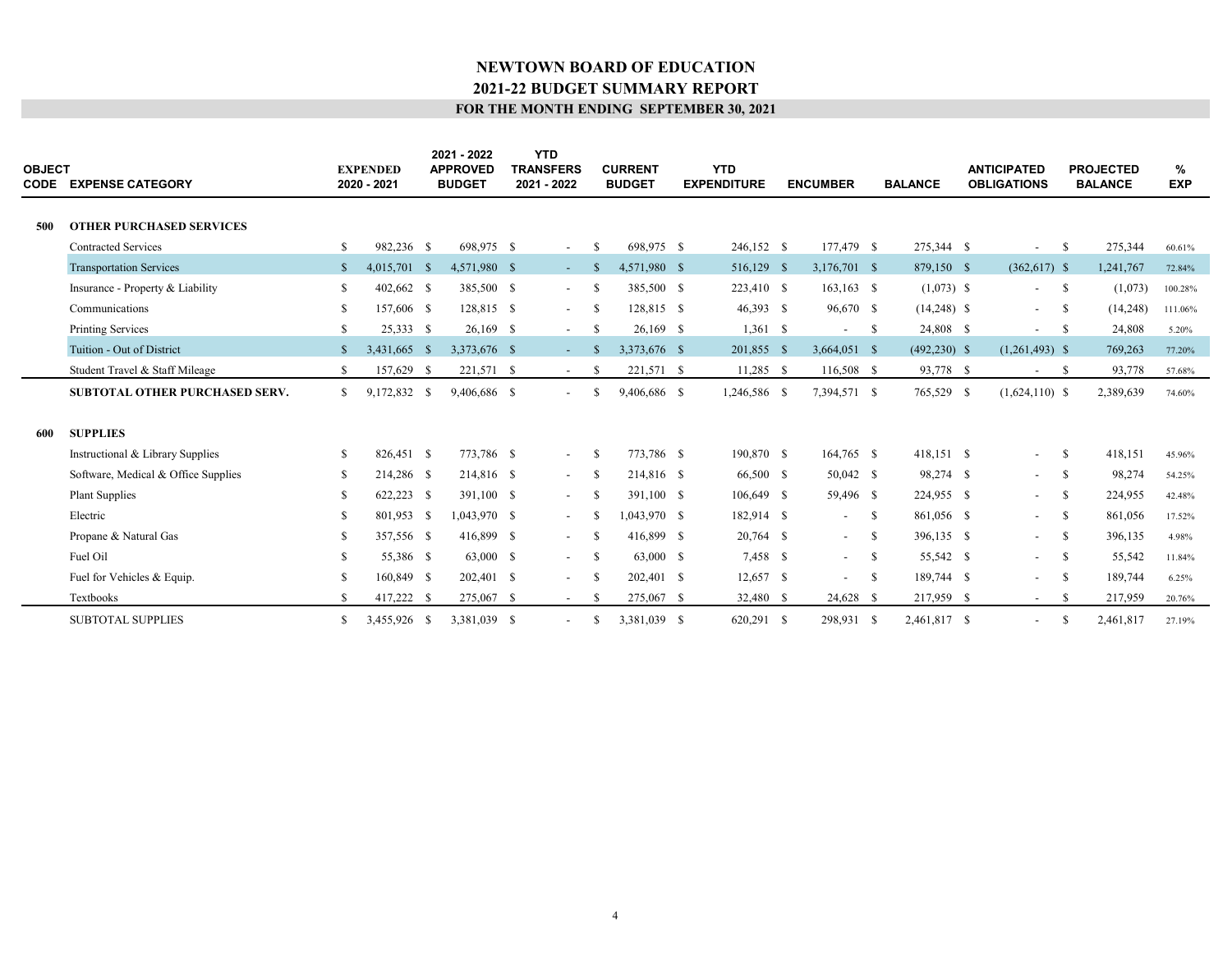| <b>OBJECT</b><br>CODE | <b>EXPENSE CATEGORY</b>       |     | <b>EXPENDED</b><br>2020 - 2021 |     | 2021 - 2022<br><b>APPROVED</b><br><b>BUDGET</b> | <b>YTD</b><br><b>TRANSFERS</b><br>2021 - 2022 |    | <b>CURRENT</b><br><b>BUDGET</b> | <b>YTD</b><br><b>EXPENDITURE</b> |               | <b>ENCUMBER</b> | <b>BALANCE</b> | <b>ANTICIPATED</b><br><b>OBLIGATIONS</b> |              | <b>PROJECTED</b><br><b>BALANCE</b> | %<br><b>EXP</b> |
|-----------------------|-------------------------------|-----|--------------------------------|-----|-------------------------------------------------|-----------------------------------------------|----|---------------------------------|----------------------------------|---------------|-----------------|----------------|------------------------------------------|--------------|------------------------------------|-----------------|
| 700                   | <b>PROPERTY</b>               |     |                                |     |                                                 |                                               |    |                                 |                                  |               |                 |                |                                          |              |                                    |                 |
|                       | Technology Equipment          | \$  | 803,761 \$                     |     | 130,960 \$                                      | $\sim$                                        | -S | 130,960 \$                      | $\sim$ $-$                       | <sup>\$</sup> | 26,877 \$       | $104,083$ \$   | $\sim$                                   | -S           | 104,083                            | 20.52%          |
|                       | Other Equipment               | S.  | 159,701 \$                     |     | $137,152$ \$                                    | $\sim$                                        | -S | 137,152 \$                      | 5,466 \$                         |               | $119,425$ \$    | $12,261$ \$    | $\sim$                                   | -S           | 12,261                             | 91.06%          |
|                       | <b>SUBTOTAL PROPERTY</b>      | \$  | 963,462 \$                     |     | 268,112 \$                                      | $\overline{\phantom{a}}$                      | -S | 268,112 \$                      | 5,466 \$                         |               | $146,302$ \$    | $116,344$ \$   | $\overline{\phantom{a}}$                 | -S           | 116,344                            | 56.61%          |
|                       |                               |     |                                |     |                                                 |                                               |    |                                 |                                  |               |                 |                |                                          |              |                                    |                 |
| 800                   | <b>MISCELLANEOUS</b>          |     |                                |     |                                                 |                                               |    |                                 |                                  |               |                 |                |                                          |              |                                    |                 |
|                       | <b>Memberships</b>            | \$. | 66,663 \$                      |     | 74,119 \$                                       | $\sim$                                        | -S | 74,119 \$                       | 44,568 \$                        |               | $3,219$ \$      | 26,332 \$      | $\sim$                                   | -S           | 26,332                             | 64.47%          |
|                       | <b>SUBTOTAL MISCELLANEOUS</b> | \$  | 66,663 \$                      |     | 74,119 \$                                       | $\sim$                                        | -S | 74,119 \$                       | 44,568 \$                        |               | $3,219$ \$      | 26,332 \$      | $\sim$                                   | <sup>S</sup> | 26,332                             | 64.47%          |
|                       |                               |     |                                |     |                                                 |                                               |    |                                 |                                  |               |                 |                |                                          |              |                                    |                 |
| 910                   | <b>SPECIAL ED CONTINGENCY</b> | \$  | $\sim$                         | -SS | 100,000 S                                       | $\sim$                                        | -S | 100,000 S                       | $-$ \$                           |               | $-$ \$          | 100,000 S      | $\sim 100$                               | -S           | 100,000                            | $0.00\%$        |
|                       |                               |     |                                |     |                                                 |                                               |    |                                 |                                  |               |                 |                |                                          |              |                                    |                 |
|                       | <b>TOTAL LOCAL BUDGET</b>     | S.  | 78,624,538 \$                  |     | 79,697,698 \$                                   | $\overline{\phantom{a}}$                      | S. | 79,697,698 \$                   | 12,939,726 \$                    |               | 58,014,944 \$   | 8,738,828 \$   | $(1,281,030)$ \$                         |              | 10,019,858                         | 87.42%          |
|                       |                               |     |                                |     |                                                 |                                               |    |                                 |                                  |               |                 |                |                                          |              |                                    |                 |

|       | <b>REVENUES</b>                                         |                 |                         |                        |                    |                  |                          |                    |                                |               |
|-------|---------------------------------------------------------|-----------------|-------------------------|------------------------|--------------------|------------------|--------------------------|--------------------|--------------------------------|---------------|
|       | <b>EXCESS COST GRANT REVENUE</b>                        | <b>EXPENDED</b> | <b>APPROVED</b>         | <b>PROJECTED</b>       | <b>PROJECTED</b>   | <b>ESTIMATED</b> | <b>VARIANCE</b>          |                    |                                | % TO          |
|       |                                                         | 2020-2021       | <b>BUDGET</b>           | 1-Dec                  | 1-Mar              | 22-Apr           | to Budget                | <b>FEB DEPOSIT</b> | <b>MAY DEPOSIT</b>             | <b>BUDGET</b> |
| 51266 | <b>Special Education Svcs Salaries ECG</b>              | (30, 492)       | $(36,710)$ \$           | $(27, 533)$ \$         | $(9,178)$ \$       | $(36,710)$ \$    |                          |                    |                                | 100.00%       |
| 54116 | Transportation Services - ECG                           | (257,766)       | $(362, 617)$ \$         | $(271, 963)$ \$        | $(90, 654)$ \$     | $(362, 617)$ \$  | $\overline{\phantom{a}}$ |                    |                                | 100.00%       |
| 54160 | Tuition - Out of District ECG                           | (1, 196, 501)   | $(1,261,493)$ \$        | $(946, 120)$ \$        | $(315, 373)$ \$    | $(1,261,493)$ \$ | $\overline{\phantom{a}}$ |                    |                                | 100.00%       |
|       | Total                                                   | (1, 484, 759)   | $(1,660,820)$ \$<br>- S | $(1, 245, 615)$ \$     | $(415,205)$ \$     | $(1,660,820)$ \$ | $\overline{\phantom{a}}$ | $\sim$             | - \$<br>$\sim$                 | 100.00%       |
|       |                                                         |                 |                         |                        |                    |                  |                          |                    |                                |               |
|       |                                                         |                 |                         |                        |                    |                  |                          | <b>Total</b>       | <sup>S</sup><br>$\sim$ 10 $\,$ |               |
|       | <b>OTHER REVENUES</b>                                   |                 |                         |                        |                    |                  |                          |                    |                                |               |
|       |                                                         |                 |                         | <b>APPROVED</b>        |                    |                  |                          | $\frac{0}{0}$      |                                |               |
|       | <b>BOARD OF EDUCATION FEES &amp; CHARGES - SERVICES</b> |                 |                         | <b>BUDGET</b>          | <b>ANTICIPATED</b> | <b>RECEIVED</b>  | <b>BALANCE</b>           | <b>RECEIVED</b>    |                                |               |
|       | <b>LOCAL TUITION</b>                                    |                 |                         | \$32,430               |                    | \$6,818          | \$25,613                 | 21.02%             |                                |               |
|       | HIGH SCHOOL FEES FOR PARKING PERMITS                    |                 |                         | \$30,000               |                    |                  | \$30,000                 | $0.00\%$           |                                |               |
|       | <b>MISCELLANEOUS FEES</b>                               |                 |                         | \$6,000                |                    | \$853            | \$5,147                  | 14.22%             |                                |               |
|       | TOTAL SCHOOL GENERATED FEES                             |                 |                         | \$68,430               |                    | \$7,671          | \$60,759                 | 11.21%             |                                |               |
|       | <b>OTHER GRANTS &amp; SPECIAL REVENUE OFFSETS</b>       |                 |                         |                        |                    |                  |                          |                    |                                |               |
|       | Excess Cost Grant -State Reimbursement                  |                 |                         | $(1,660,820)$ \$<br>S. | $(1,660,820)$ \$   | $\sim$           | (1,660,820)<br>-S        | $0.00\%$           |                                |               |
|       | <b>ESSERII</b>                                          |                 |                         | \$625,532              |                    |                  |                          | $0.00\%$           |                                |               |
|       | ESSER III (estimated \$809k for 21-22 use)              |                 |                         | \$1,253,726            |                    |                  |                          | $0.00\%$           |                                |               |
|       |                                                         |                 |                         |                        |                    |                  |                          |                    |                                |               |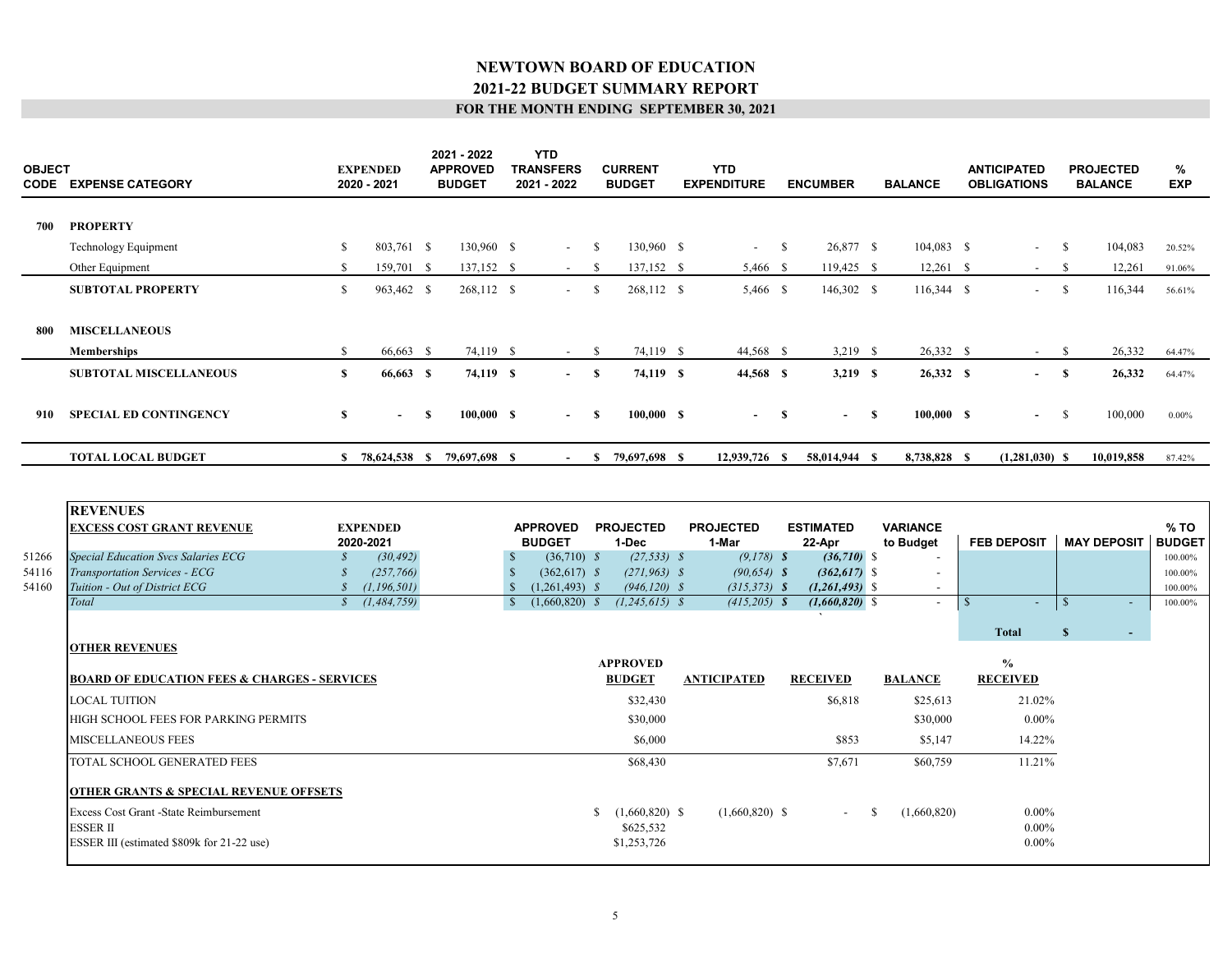#### **Cummulative Emergency Repair Service- Over \$5,000 - District 2021-2022**

| Date          | School                   | Vendor                      | Repair                                                                                                        | Cost                       | Quoted/Bid State/Other                           |
|---------------|--------------------------|-----------------------------|---------------------------------------------------------------------------------------------------------------|----------------------------|--------------------------------------------------|
| July          | <b>NHS</b>               | Harry Grodsky & Co.         | F-wing Chiller - repairs to leaking chiller heat exchanger & refrigerant leaks                                | \$16,328.41                | <b>Service Contract</b><br>P2200014              |
| <b>August</b> | <b>SHS</b><br><b>NHS</b> | Trane<br>Harry Grodsky & Co | Chiller repair - repair refrigerant leak on chiller<br>Repair of leaking chiller heat exchanger & refrigerant | \$11,444.32<br>\$16,328.00 | <b>Service Contracts</b><br>P2200654<br>P2200014 |
| Total         |                          |                             |                                                                                                               | \$27,772.32                |                                                  |
| September     | <b>NMS</b>               | N.E. Masonry & Roofing      | Replace/repair stucco panel on exterior bldg, 2nd floor, Rm A-23                                              | \$9,895.00                 | <b>Bid Waiver</b><br>P2201249                    |

**Yrly Total \$53,995.73**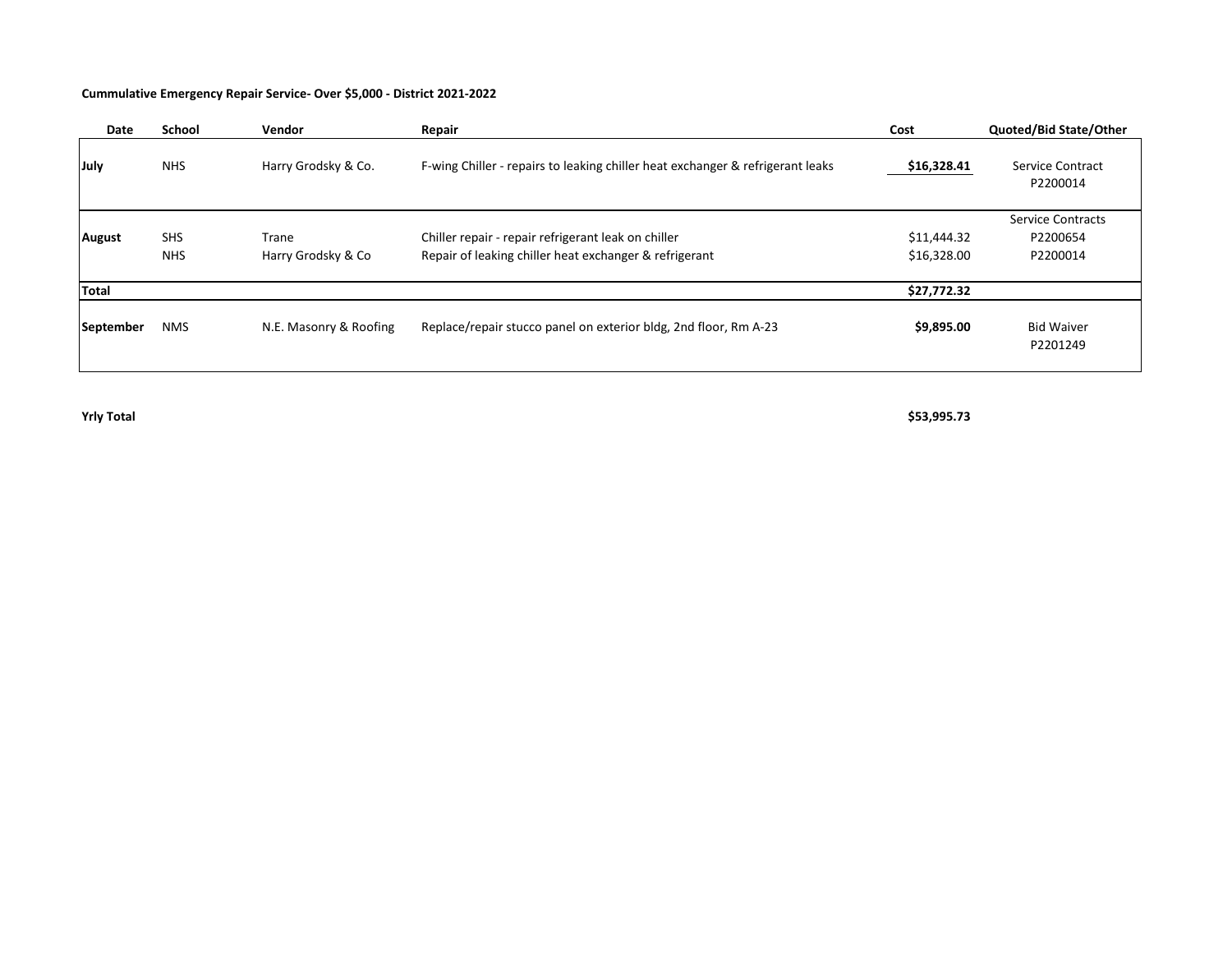# $2021 - 2022$ NEWTOWN BOARD OF EDUCATION **TRANSFERS RECOMMENDED OCTOBER 19, 2021**

|                    | <b>FROM</b>   | and the state of the state of the state<br><b>TRO</b> |            |
|--------------------|---------------|-------------------------------------------------------|------------|
| <b>OUNT</b><br>AMC | -RIPTION<br>п | ∠RIP"<br>AON                                          | RE<br>ASON |

# **ADMINISTRATIVE**

| \$14,759  | 100 | Teachers & Specialists Salaries | 100 | Administrative Salaries                    | To adjust administrative salaries budgets to cover    |
|-----------|-----|---------------------------------|-----|--------------------------------------------|-------------------------------------------------------|
|           |     |                                 |     |                                            | current staff and salaries                            |
| \$891,765 | 100 | Teachers & Specialists Salaries | 100 | <b>Teachers &amp; Specialists Salaries</b> | To adjust teachers and specialists budgets to cover   |
|           |     |                                 |     |                                            | current staff and salaries                            |
| \$29,738  | 100 | Special Education Svcs Salaries | 100 | Special Education Svcs Salaries            | To reclassify tutors for the blind                    |
|           |     |                                 |     |                                            |                                                       |
| \$109,495 | 100 | Custodial & Maint, Salaries     | 100 | Custodial & Maint, Salaries                | To reclassify custodial positions                     |
|           |     |                                 |     |                                            |                                                       |
| \$1,136   | 100 | Non-Certified Salary Adj        | 100 | Continuing Ed./Summer School               | To allocate salary adjustment budget for individually |
| \$15,046  | 100 | Non-Certified Salary Adj        | 100 | Supervisors/Technology Salaries            | contracted non-certified staff                        |
| \$6,137   | 100 | Non-Certified Salary Adj        | 100 | Clerical & Secretarial Salaries            |                                                       |
| \$2,762   | 100 | Non-Certified Salary Adj        | 100 | Nurses & Medical Advisors                  |                                                       |
| \$4,698   | 100 | Non-Certified Salary Adj        | 100 | Custodial & Maint, Salaries                |                                                       |
| \$25,280  | 100 | Non-Certified Salary Adj        | 100 | Special Education Svcs Salaries            |                                                       |
| \$11,566  | 100 | Non-Certified Salary Adj        | 100 | Attendance & Security Salaries             |                                                       |
| \$66,625  |     |                                 |     |                                            |                                                       |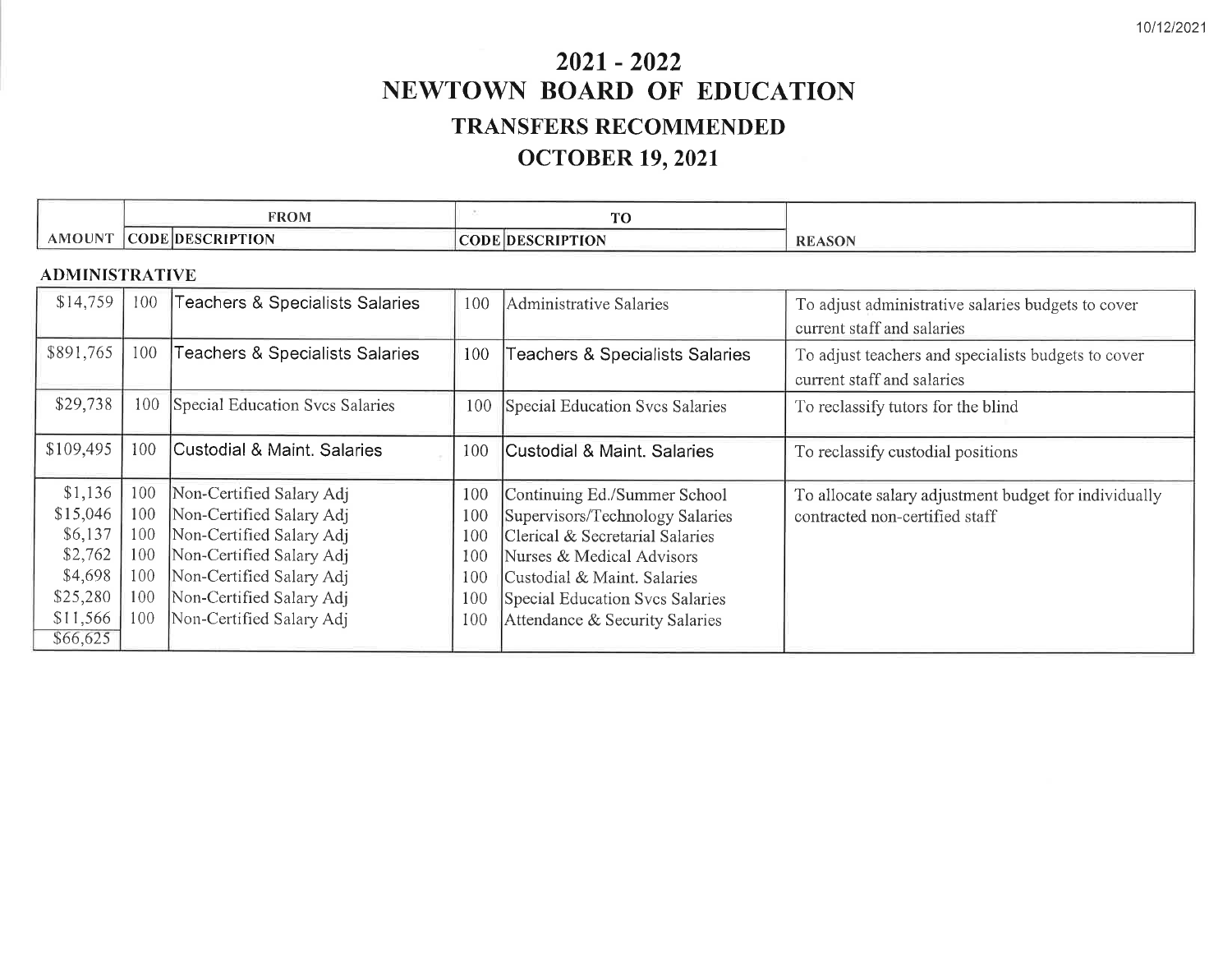# $2021 - 2022$ NEWTOWN BOARD OF EDUCATION DETAIL OF TRANSFERS RECOMMENDED

# **OCTOBER 19, 2021**

|                       |     |                                                             |                | <b>FROM</b>                                                                |                              |     |                                                     |       | T <sub>0</sub>                                                                   |                                 |
|-----------------------|-----|-------------------------------------------------------------|----------------|----------------------------------------------------------------------------|------------------------------|-----|-----------------------------------------------------|-------|----------------------------------------------------------------------------------|---------------------------------|
|                       |     | AMOUNT CODE DESCRIPTION                                     |                |                                                                            |                              |     | <b>CODE DESCRIPTION</b>                             |       |                                                                                  |                                 |
| <b>ADMINISTRATIVE</b> |     |                                                             |                |                                                                            |                              |     |                                                     |       |                                                                                  |                                 |
|                       |     |                                                             |                |                                                                            |                              |     |                                                     |       |                                                                                  |                                 |
| \$14,759              | 100 | Teachers & Specialists Salaries<br>\$14,759 001-84-048-0000 |                | 51151 DISTRICT - OTHER SERV CERTIFIED SALARY ADJ.                          |                              | 100 | Administrative Salaries                             |       |                                                                                  |                                 |
|                       |     |                                                             |                |                                                                            |                              |     | \$14,261 001-82-082-0000<br>\$3,375 001-84-086-0000 |       | 51111 DISTRICT - SUPERINTENDENT ADMINISTRATORS - CO<br>51111 DISTRICT - BUS SERV | ADMINISTRATORS - CO             |
|                       |     |                                                             |                |                                                                            |                              |     | -\$9,571 001-45-001-0000                            |       | 51112 RIS. - ADMIN.                                                              | ADMINISTRATORS - SCHOOLS        |
|                       |     |                                                             |                |                                                                            |                              |     | \$1,180 001-10-001-0000                             |       | 51115 HAW. - ADMIN.                                                              | <b>LEAD TEACHERS</b>            |
|                       |     |                                                             |                |                                                                            |                              |     | \$5,514 001-60-032-0000                             |       | 51116 H.S. - SPORTS                                                              | <b>ATHLETIC DIRECTOR</b>        |
| \$891,765             | 100 | Teachers & Specialists Salaries                             |                |                                                                            |                              | 100 | Teachers & Specialists Salaries                     |       |                                                                                  |                                 |
|                       |     | \$1,473 001-10-002-0000                                     |                | 51121 HAW. - ART                                                           | <b>TEACHERS</b>              |     | \$711 001-20-034-0000                               | 51131 | S.H. - LIBRARY                                                                   | <b>SPECIALISTS</b>              |
|                       |     | \$13,904 001-10-040-0000                                    |                | 51131 HAW. - GUIDANCE                                                      | <b>SPECIALISTS</b>           |     | \$11,185 001-20-038-0000                            | 51121 | S.H. - CLASSROOM                                                                 | <b>TEACHERS</b>                 |
|                       |     | \$45,735 001-30-038-0000                                    |                | 51121 M.G. - CLASSROOM                                                     | <b>TEACHERS</b>              |     | \$69,939 001-40-038-0000                            | 51121 | HOM. - CLASSROOM                                                                 | <b>TEACHERS</b>                 |
|                       |     | \$1,473 001-40-002-0000                                     | 51121          | HOM. - ART                                                                 | <b>TEACHERS</b>              |     | \$26,399 001-45-034-0000                            | 51131 | RIS. - LIBRARY                                                                   | <b>SPECIALISTS</b>              |
|                       |     | \$14,534 001-45-002-0000                                    |                | 51121 RIS. - ART                                                           | <b>TEACHERS</b>              |     | \$349 001-50-014-0000                               | 51121 | M.S. - HEALTH ED                                                                 | <b>TEACHERS</b>                 |
|                       |     | \$274,345 001-45-038-0000                                   |                | 51121 RIS - CLASSROOM                                                      | <b>TEACHERS</b>              |     | \$15,570 001-50-016-0000                            | 51121 | M.S. - FAMILY SCI                                                                | <b>TEACHERS</b>                 |
|                       |     | \$107,261 001-50-010-0000                                   |                | 51121 M.S. - ENGLISH                                                       | <b>TEACHERS</b>              |     | \$32,798 001-50-025-0000                            | 51121 | M.S. - PROJECT ADVENT                                                            | <b>TEACHERS</b>                 |
|                       |     | \$10,069 001-50-012-0000                                    |                | 51121 M.S. - WORLD LANG                                                    | <b>TEACHERS</b>              |     | \$39,982 001-60-012-0000                            | 51121 | H.S. - WORLD LANG                                                                | <b>TEACHERS</b>                 |
|                       |     | \$23,798 001-50-020-0000                                    |                | 51121 M.S. - MATH                                                          | <b>TEACHERS</b>              |     | \$47,749 001-60-020-0000                            |       | 51121 H.S. - MATH                                                                | <b>TEACHERS</b>                 |
|                       |     | \$12,470 001-50-028-0000                                    |                | 51121 M.S. - SCIENCE                                                       | <b>TEACHERS</b>              |     | \$467 001-60-030-0000                               | 51121 | H.S. - SOC STUDIES                                                               | <b>TEACHERS</b>                 |
|                       |     | \$28,840 001-50-030-0000                                    | 51121          | M.S. - SOC STUDIES                                                         | <b>TEACHERS</b>              |     | \$6,218 001-60-038-0000                             | 51121 | H.S. - CLASSROOM                                                                 | <b>TEACHERS</b>                 |
|                       |     | \$48,760 001-50-040-0000                                    |                | 51131 M.S. - GUIDANCE                                                      | <b>SPECIALISTS</b>           |     | \$15,049 001-75-061-0000                            | 51123 | SP ED - PREK-8 SP ED                                                             | TEACHERS - M.G.                 |
|                       |     | \$29,299 001-60-010-0000                                    |                | 51121 H.S. - ENGLISH                                                       | <b>TEACHERS</b>              |     | \$363 001-75-063-0000                               | 51121 | SPED-H.S. SPED                                                                   | <b>TEACHERS</b>                 |
|                       |     | \$13,271 001-60-022-0000                                    |                | 51121 H.S. - MUSIC                                                         | <b>TEACHERS</b>              |     | \$1,986 001-80-080-0000                             | 51131 | DISTRICT - CURRICULUM                                                            | <b>SPECIALISTS</b>              |
|                       |     | \$36,502 001-60-028-0000                                    |                | 51121 H.S. - SCIENCE                                                       | <b>TEACHERS</b>              |     | \$623,000 001-84-088-0000                           | 51152 | DISTRICT - OTHER SERV                                                            | SAVINGS FROM TURNOVER           |
|                       |     | \$8,704 001-60-039-0000                                     |                | 51121 H.S. - TAP                                                           | <b>TEACHERS</b>              |     |                                                     |       |                                                                                  |                                 |
|                       |     | \$6,314 001-60-040-0000                                     |                | 51131 H.S. - GUIDANCE                                                      | <b>SPECIALISTS</b>           |     |                                                     |       |                                                                                  |                                 |
|                       |     | \$3,541 001-75-060-0000                                     |                | 51121 SPED-GATES                                                           | <b>TEACHERS</b>              |     |                                                     |       |                                                                                  |                                 |
|                       |     | \$12.573 001-75-061-0000                                    |                | 51121 SPED-PREK-8 SPED                                                     | TEACHERS - HAW.              |     |                                                     |       |                                                                                  |                                 |
|                       |     | \$44,624,001-75-061-0000                                    |                | 51124 SPED-PREK-8 SPED                                                     | TEACHERS - HOM.              |     |                                                     |       |                                                                                  |                                 |
|                       |     | \$5.662 001-75-061-0000                                     |                | 51125 SP ED - PREK-8 SP ED                                                 | TEACHERS - RIS.              |     |                                                     |       |                                                                                  |                                 |
|                       |     | \$7,358,001-75-061-0000<br>\$4,145 001-75-079-0000          | 51126<br>51121 | SP ED - PREK-8 SP ED                                                       | TEACHERS - M.S.              |     |                                                     |       |                                                                                  |                                 |
|                       |     | \$20,248 001-76-053-0000                                    | 51133          | SP ED - SUMMER PROGR/ TEACHERS<br>PUPIL SERV - SOC WORKISPECIALISTS - ELEM |                              |     |                                                     |       |                                                                                  |                                 |
|                       |     | \$6,980 001-76-056-0000                                     | 51133          | PUPIL SERV - PSYCH                                                         | SPECIALISTS - ELEM           |     |                                                     |       |                                                                                  |                                 |
|                       |     | \$10,402 001-76-056-0000                                    |                | 51139 PUPIL SERV - PSYCH                                                   | SPECIALISTS - HS             |     |                                                     |       |                                                                                  |                                 |
|                       |     | \$99,480 001-84-088-0000                                    | 51151          | DISTRICT - OTHER SERV CERTIFIED SALARY ADJ.                                |                              |     |                                                     |       |                                                                                  |                                 |
|                       |     |                                                             |                |                                                                            |                              |     |                                                     |       |                                                                                  |                                 |
| \$29,738              |     | 100 Special Education Svcs Salaries                         |                |                                                                            |                              |     | 100 Special Education Svcs Salaries                 |       |                                                                                  |                                 |
|                       |     | \$29,738 001-75-061-0000                                    |                | 51266 SP ED - PREK-8 SP ED                                                 | <b>BEHAVIORAL THERAPISTS</b> |     | \$29,738 001-75-051-0000                            |       | 51262 BLIND TUTORS                                                               |                                 |
| \$109,495             | 100 | Custodial & Maint, Salaries                                 |                |                                                                            |                              |     | 100 Custodial & Maint, Salaries                     |       |                                                                                  |                                 |
|                       |     | \$109,495 001-90-096-0000                                   |                | 51259 B&G - CUSTODIAL                                                      | <b>DIST CUSTODIANS</b>       |     | \$54,748 001-90-096-0000                            | 51251 | <b>B&amp;G - CUSTODIAL</b>                                                       | CUSTODIAL SALARIES - HAW        |
|                       |     |                                                             |                |                                                                            |                              |     | \$54,747 001-90-096-0000                            |       | 51254 B&G - CUSTODIAL                                                            | <b>CUSTODIAL SALARIES - HOM</b> |